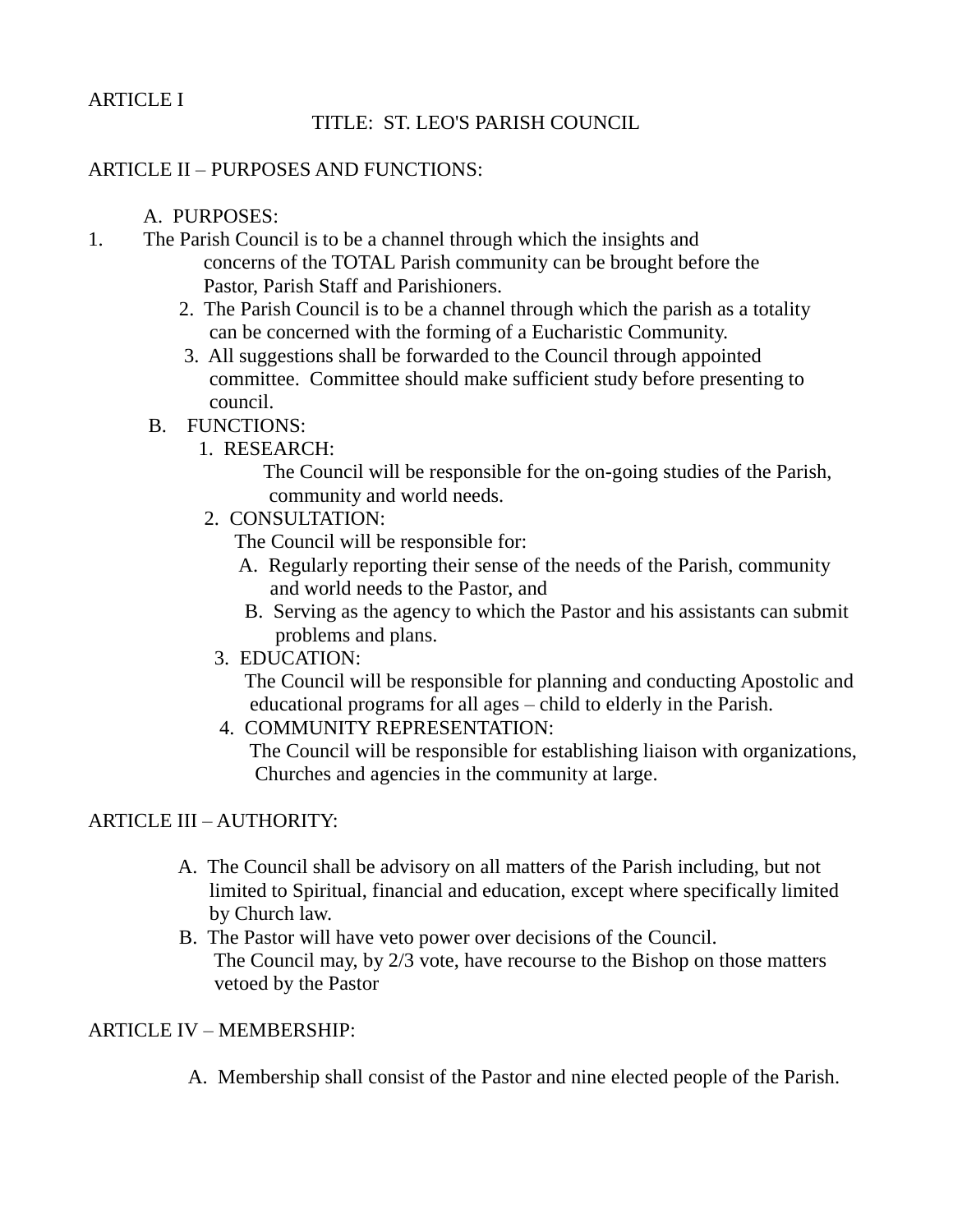B. Term of office shall be three years with the right to be re-elected for another three year term. Members will be elected on a rotating basis of three members each year, thus insuring continuity of membership. Term of office begins at the June meeting. Appointed organizational members will serve during the term of office.

### ARTICLE V – VACANCIES:

- A. If a vacancy should occur on the Parish Council, the unexpired term of the Parish Council member shall be filled by a nomination and a majority vote of the Parish Council until the next election.
- B. Any member missing two unexcused, consecutive meetings shall submit an explanation.

## ARTICLE VI – ELECTION:

- A. NOMINATION COMMITTEE:
	- The nominating committee shall consist of the Pastor and a Chairperson who shall be a present member of the Parish Council, and three past Parish Council members who shall be chosen by the Parish Council. They shall be selected at March Meeting. Nominations may be made by any Parishioner.
- B. Upon nomination to the Council, each nominee should receive, from the nominating committee chairperson, a copy of the Parish Constitution.
- C. VOTING PROCESS:
	- 1. The slate of candidates shall be listed in the Parish bulletin.
	- 2. The election shall be held no sooner than March  $1<sup>st</sup>$  and no later than April  $30<sup>th</sup>$  with members taking office at the June meeting.
	- 3. Votes will be counted by designated Council members the week prior to the  $3<sup>rd</sup>$  Sunday of May so sufficient time is given to notify the new member for the June meeting.

# ARTICLE VIII – OFFICERS:

- A. The annual meeting will be in June.
- B. The present officers remain in office until new officers are elected.
- C. The voting members of the Council shall select their own officers annually at the April meeting with the office being assumed immediately.
- D. The officers of the Council and their duties:

 CHAIRPERSON: Whose duties shall be to preside at all meetings, appoint ad-hoc committee members and prepare, with the Pastor, the meeting agenda. Agenda shall be published in bulletin each month the Sunday prior to the meeting date.

 VICE CHAIRPERSON: Whose duties shall be to perform all duties for the Chairperson in his/her absence or inability to act.

 RECORDING SECRETARY: Whose duties shall be to keep accurate minutes of all meetings and prepare copies for distribution to the Council members and others as designated.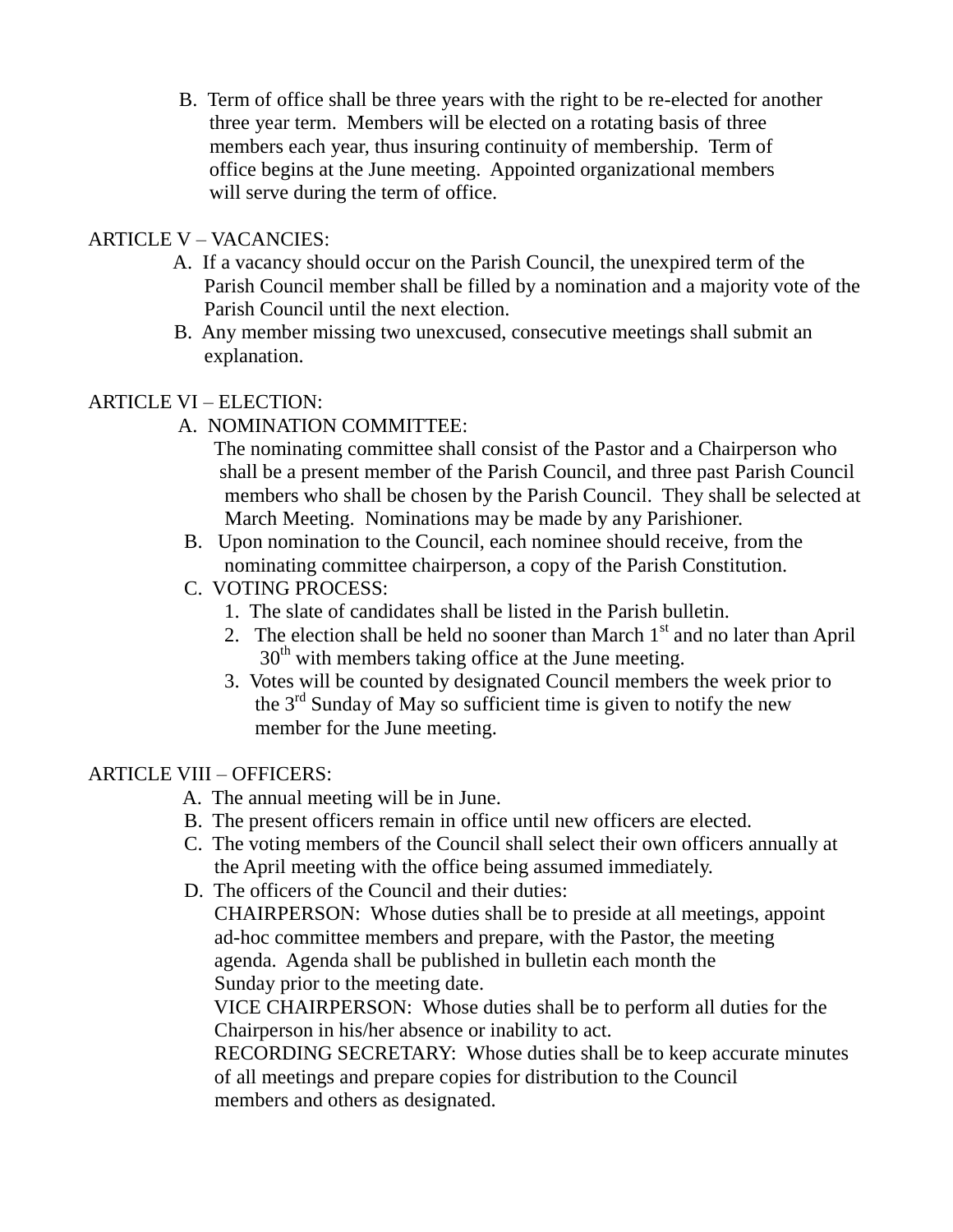### ARTICLE VIII – MEETINGS:

- A. Regular meetings shall be held the  $2<sup>nd</sup>$  Tuesday of each month at 7:30 with the Chairperson and Pastor having discretionary power to change the day of the meeting as the need arises. No meeting in July and August.
- B. Special meetings may be called by the Pastor and Chairperson or by at least majority voting members of the Parish Council.
- C. At all meetings of the Council five of the total voting membership shall constitute a quorum.
- D. A simple majority of those present shall carry the motion, unless otherwise specified in the Constitution.

#### ARTICLE IX – COMMITTEES

- A. STANDING COMMITTEES:
	- 1. Spiritual Life and Liturgy
	- 2. Social and Apostolic Concerns
	- 3. Education
	- 4. Administration
	- 5. Youth

# ARTICLE X – AMENDMENTS:

 The constitution and By-Laws may be amended by a 2/3's of the total voting membership, provided that such amendments have been presented to the members of the Council at the previous meetings of the Council.

#### ARTICLE XI – RULES OF ORDER:

 The rules contained in Robert's Rules of Order – Revised shall govern this Council.